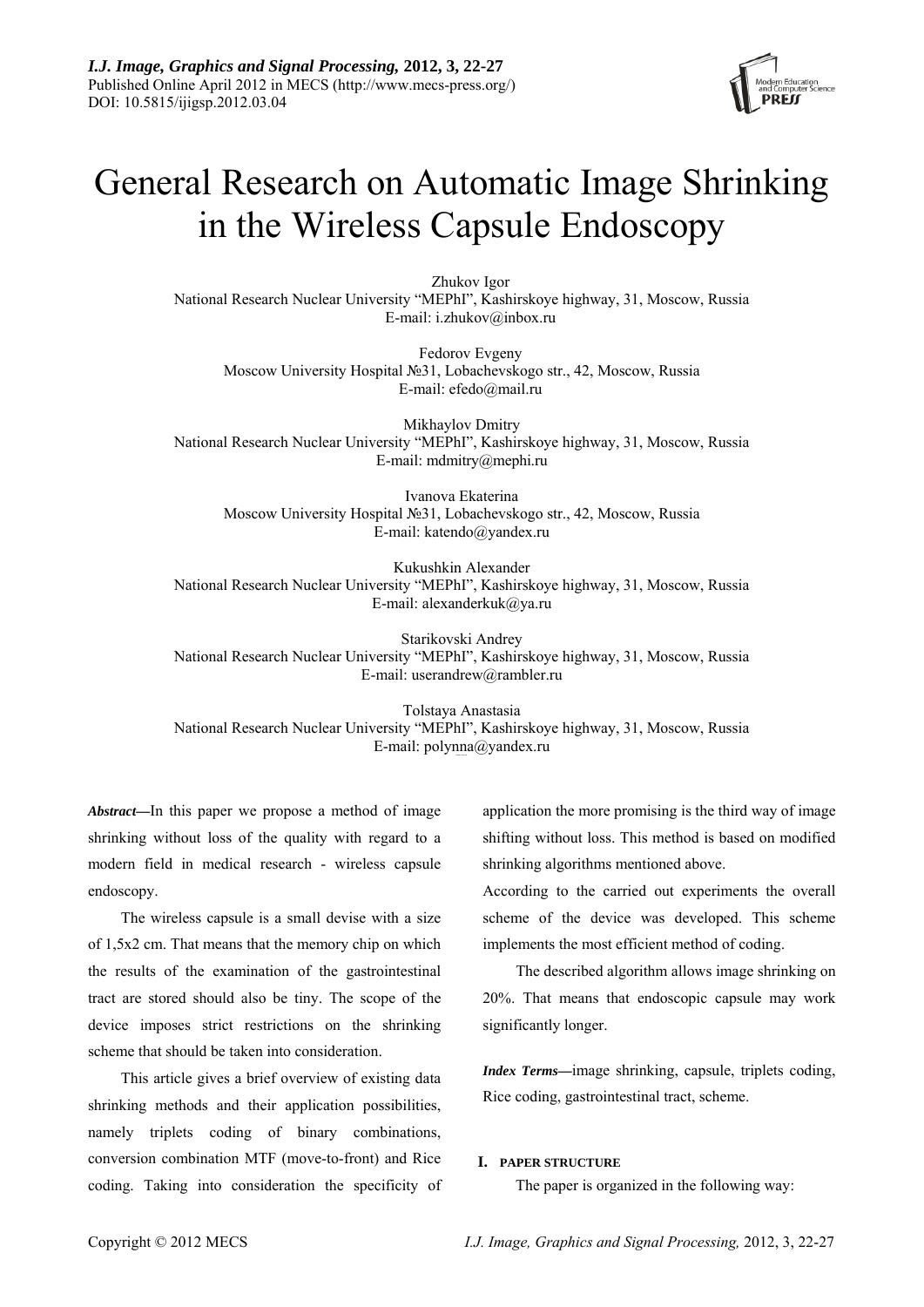- An introduction telling about wireless capsule endoscopy.
- Explanation of the needs of image shrinking.
- Description of existing methods of image compression, namely triplets coding of binary combinations, conversion combination MTF (move-to-front) and Rice coding.
- The description of the proposed algorithm in details with a help of the scheme.
- Results in figures.
- Conclusion.

### **II. INTRODUCTION**

Wireless capsule endoscopy is a modern noninvasive method of the gastrointestinal tract examination.

Capsule endoscopy has provided clinicians with the non-invasive ability to detect abnormal changes of the gastrointestinal tract (generally in small bowel) often missed by other techniques. [1], [2].



Figure. 1. Image of the gastrointestinal tract in the wireless capsule endoscopy.

The possibility of capsule to make an automatic analysis is now of great interest because of its potential in recognition of pathologies in any part of gastroenterological tract. However, this method of examination of the gastrointestinal tract requires a lot of memory for data storage [3].

This article is devoted to image shrinking method without loss of the quality with regard to a modern field in medical research - wireless capsule endoscopy.

Person swallows a tiny capsule that takes pictures of his digestive tract. In the diagnosis of the

gastrointestinal tract wireless capsule travels taking two images per second and by the end of the examination there are more than 57,000 images (as shown in Fig. 1). After that images are transmitted to a desktop computer for further processing. In the end this images are analyzed be a physician [4].

One of the most important issues of the wireless endoscopy system is providing sufficient capacity of the transmitter, the power supply duration and the equipment size. The decrease of the transmitted information will increase image acquisition frequency reducing energy consumption. As a result endoscopic capsule may work significantly longer. Thus, there is a problem of image shrinking inside the capsule in order to get more data for analysis without increasing the size of the device.

## **III. SHRINKING SCHEMES**

Data from the camera of the wireless capsule are transmitted to the memory on the principle of FIFO (First In - First Out) [5]. From the memory the array comes on the shrinking chip over a single-bit port. The color image pixel is determined by three components of the scheme RGB (Red, Green, Blue). Then the data are shrunk and sent over an 8-bit port to the transmitter. Capsule transmitter sends code words to the external receiver which decodes the image.

The scope of the device imposes strict restrictions on the shrinking scheme [6]:

- Low power consumption capsule works on battery and high energy consumption will reduce the time of work.
- Memory array is updated twice a second the time of shrinking should not exceed this limit.
- The size of capsule is 1.5-2 cm. It imposes a limit on the chip size. The best option will be a chip 5х5mm.

According to the requirement of the device for data shrinking without the loss the following algorithms were chosen:

- Triplets coding of binary combinations (TC);
- Conversion combination MTF (move-to-front) [7], and Rice coding.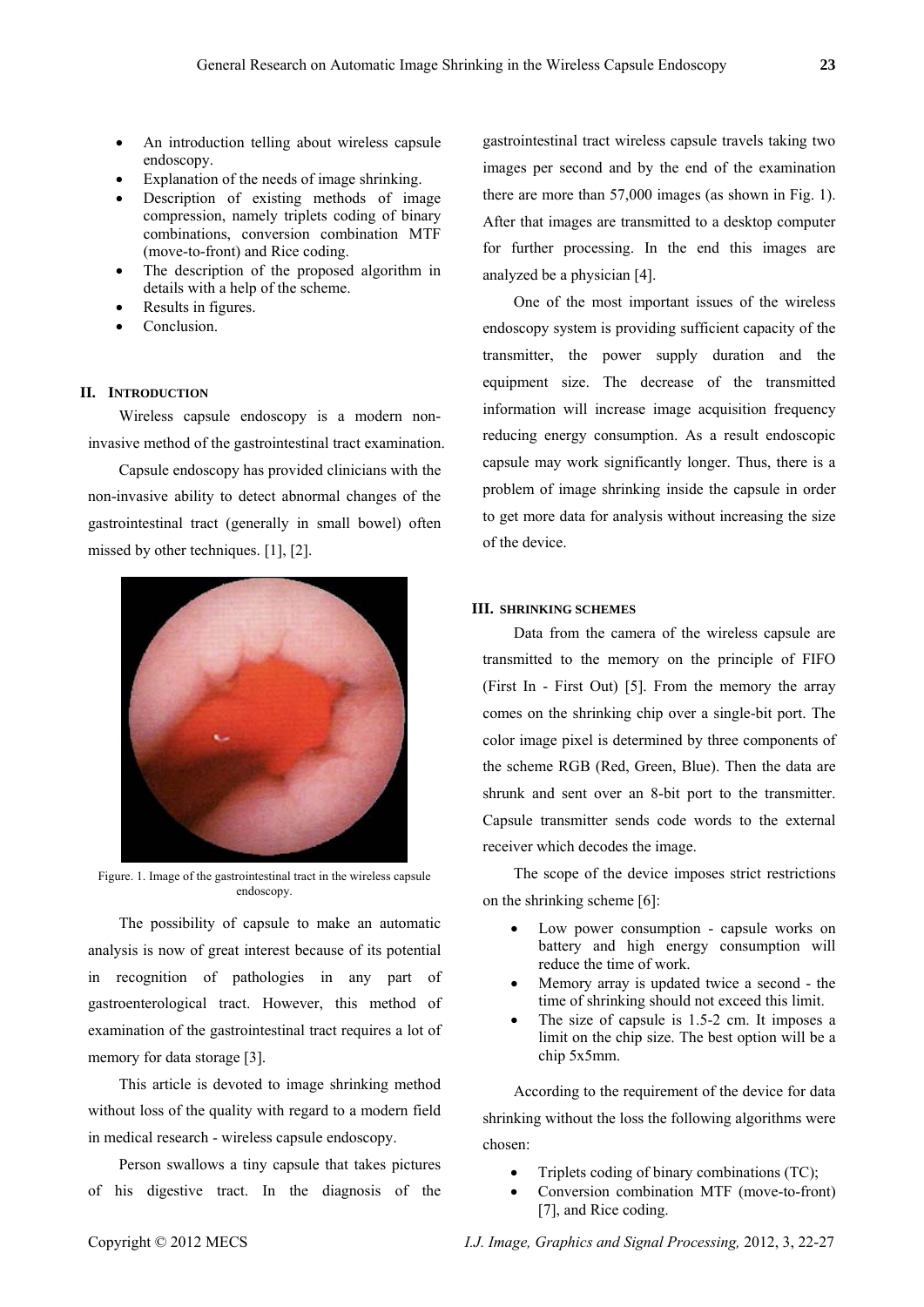#### *A. Triplets coding of binary combinations*

Triplets coding of binary combinations refers to the universal coding. In the universal coding statistical redundancy in the sequence obtained after coding tends to zero with the length increasing of the blocks into which the original binary sequence is divided.

This method is designed to shrink the binary data in an unknown statistics of the message source. The method is used when it is needed to restore exactly the original binary sequence and data shrinking is unacceptable due to information loss [8], [12], [13], [14].

The original sequence of binary data is divided into blocks of *n* bits. For each block three parameters are determined:

- The number of units in the block  $-k$ ;
- The sum number of their positions *s*;
- The number of this particular combination in the corresponding class (element of the intersection of the multitudes *K* and *S*) - *b (n, k, s).*

It is proved that the redundancy  $R_n$  in the dataflow output tends to zero with the length increasing of the original blocks *n*. It means that coding is asymptotically optimal:

$$
lim_{n \to \infty} R_n = 0, \text{where}
$$
\n
$$
(1)
$$

 $R_n$  – coding redundancy:

 $R_n = \sup R_n(p)$ ,

where 
$$
o < p < l
$$

 $R_n(p) = n_{cp}/n - H(p)$ ,

where  $n_{cp}$  is average length of code word,

 $H(p) = -(p \log_2 p + q \log_2 q)$  – entropy of the source.

The number of each code combination is calculated by the formula:

$$
b(n,k,s)=R(i_{k}-1,k, i_{k}+i_{k-1}+...+i_{l})+R(i_{k-1}-1,k-1, i_{k-1}+i_{k-2}...+i_{l})+...+R(i_{2}-1, 2, i_{2}+i_{l})=
$$
  
=
$$
\sum_{j=2}^{k} R(i_{j}-1, J, \sum_{m=1}^{j} i_{m}),
$$
 (2)

where 
$$
i
$$
 is the number of the unit position in the original block [8].

For the complexity reduction of the implementation it makes sense to adapt the TC i.e. to add an extra bit in code word that contains an indication to encode the information or not according to the number of units in the input block.

#### *B. Conversion combination MTF and Rice coding*

MTF is a conversion to encode the data (usually a byte stream) designed to improve the performance of entropy coding. The basic idea is to replace each input symbol by its number in a special stack (register of recently used symbols) [9].

The sequences of identical symbols will be replaced by the original algorithm (starting with the second symbol) into a sequence of zeros. If the symbol does not appear in the input sequence for a long time it will be equal to a large number. The input symbols are replaced by a sequence of integers. If the input data have a lot of local correlations they are better for shifting that the original ones [10], [11].

Rice code is a family of binary prefix codes of natural numbers and zero representation. Codes differ by a single parameter  $k$  - number of bits allocated to the number mantissa. The method of encoding and decoding depends on the setting. So it should be known either by the transmitter or by the receiver.

The encoded number in binary notation is divided into two parts: *k* of the least significant bits and the rest of the  $k<sup>th</sup>$  and high order. The high order part is encoded by the unary code and the least significant is recorded after the encoded high order part. For an *n*-block this code is given in  $(n/m + k + 1)$  bits, where  $m = 2^k$  is a selected number that is a power of two [10].

As a result of simulation and testing of the developed devices the output file size and the duration of data processing were investigated. As TC parameters presence / absence of adaptation were used. In the presence of adaptation different minimum number of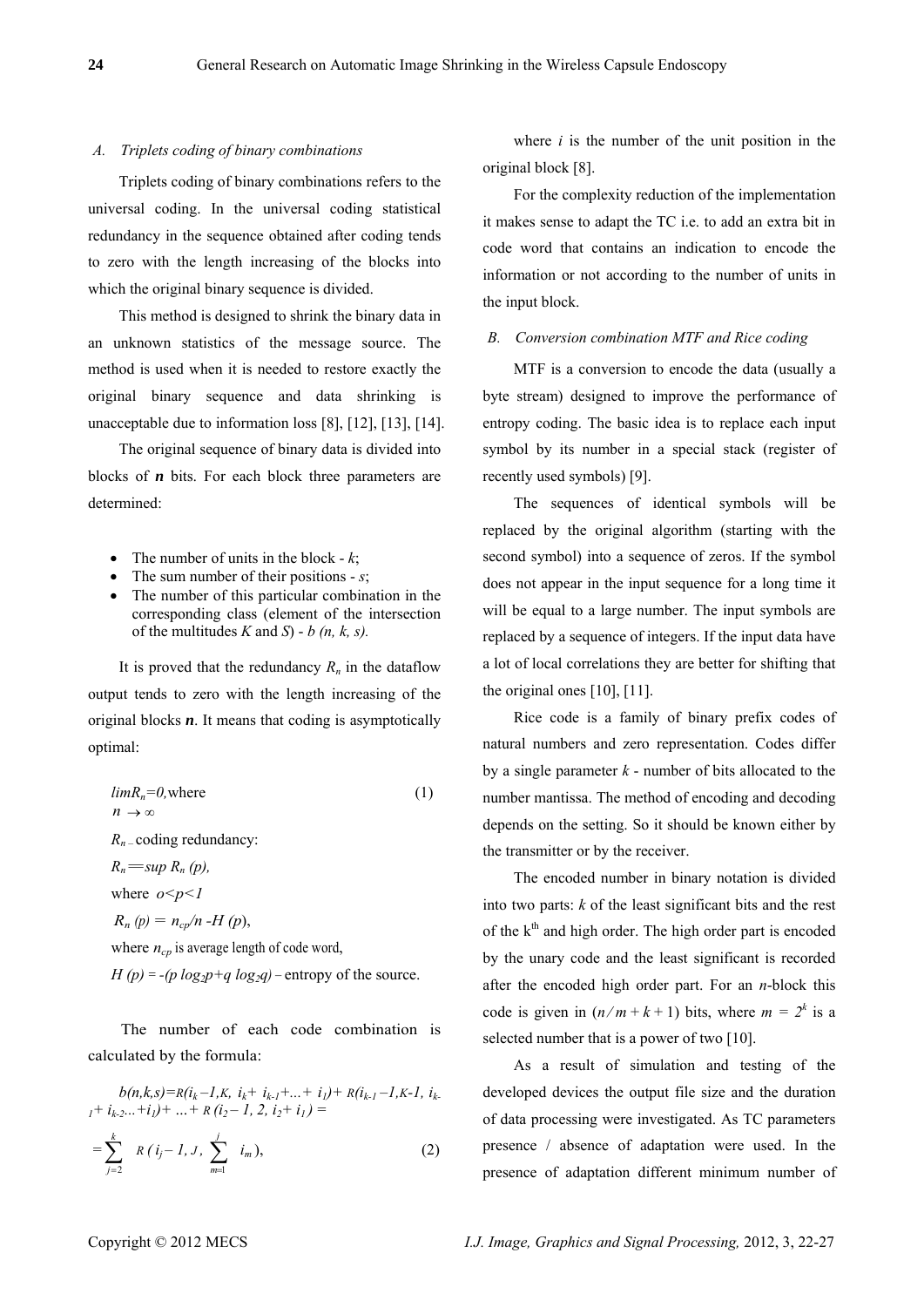units was used. The test results were compiled in Tables

1 and 2 in which the following notation were agreed:

 $k_{min}$ - minimum value.  $C_{\rm sh}$  - the data shrinking coefficient. t - number of tacts (millions). KB - kilobyte.

| <b>TABLE.1 DEPENDENCE OF SHIFTING COEFFICIENT TC FROM</b> |
|-----------------------------------------------------------|
| <b>VARIOUS PARAMETERS</b>                                 |

| $\mathbf n$ | t, mil           | Size,     | Adaptation | k                        | $\rm C$ $_{\rm sh}$ |
|-------------|------------------|-----------|------------|--------------------------|---------------------|
|             | tacts            | <b>KB</b> |            | min                      |                     |
| 8           | 30,5             | 325       | no         |                          | 0,94                |
| 16          |                  | 213       | no         | -                        | 1,44                |
| 24          |                  | 160       | no         |                          | 1,92                |
| 24          | 3,3              | 273       | yes        | $\overline{c}$           | 1,12                |
|             | 3,7              | 267       | yes        | 3                        | 1,14                |
|             | $\overline{5,2}$ | 267       | yes        | $\overline{4}$           | 1,14                |
|             | 11,2             | 267       | yes        | 5                        | 1,14                |
|             | 45,4             | 267       | yes        | 6                        | 1,14                |
| 32          | 3,2              | 268       | yes        | $\overline{c}$           | 1,15                |
|             | 3,5              | 264       | yes        | $\overline{\mathbf{3}}$  | 1,16                |
|             | 5,2              | 262       | yes        | $\overline{\mathcal{L}}$ | 1,17                |
|             | 15,5             | 260       | yes        | 5                        | 1,18                |
|             | 60,1             | 259       | yes        | 6                        | 1,19                |
| 48          | 3,2              | 259       | yes        | $\overline{\mathbf{3}}$  | 1,19                |
|             | 3,6              | 255       | yes        | $\overline{4}$           | 1,20                |
|             | 5,9              | 251       | yes        | 5                        | 1,22                |
|             | 15,35            | 249       | yes        | $\overline{6}$           | 1,23                |
| 64          | 80,5             | 254       | yes        | 5                        | 1,20                |
| 128         | 8,4              | 255       | yes        | $\overline{4}$           | 1,20                |
| 256         | 12,6             | 256       | yes        | 4                        | 1,19                |
| 512         | 24,1             | 259       | yes        | $\overline{\mathcal{L}}$ | 1,18                |

TABLE.2 DEPENDENCE OF SHIFTING COEFFICIENT IN RICE CODING FROM VARIOUS PARAMETERS

| $\mathbf k$         | $\overline{2}$ | 3    | 4    | 5    | 6    |  |  |
|---------------------|----------------|------|------|------|------|--|--|
| $\rm C$ $_{\rm sh}$ | 0,50           | 0,78 | 0,98 | 1,11 | 1,09 |  |  |
| Size, KB            | 612            | 392  | 302  | 275  | 281  |  |  |
| t, mil tacts        | 1,8            |      |      |      |      |  |  |
| <b>MTF</b>          | no             |      |      |      |      |  |  |
|                     |                |      |      |      |      |  |  |
|                     |                |      |      |      |      |  |  |
| k                   | 2              | 3    | 4    | 5    | 6    |  |  |
| $\rm C$ $_{\rm sh}$ | 0,73           | 1,04 | 1,21 | 1,21 | 1,12 |  |  |
| Size, KB            | 415            | 295  | 254  | 254  | 274  |  |  |
| t, mil tacts        | 23             |      |      |      |      |  |  |

As a result TC shrinking method with the parameters mentioned above was chosen for the following reasons:

- TC processes an input block for less tacts.
- TC has a higher shrinking coefficient.
- For the TC implementation with the block length of 48 bits less memory is required.

The following variants of TC implementation are possible:

- The programmatic approach with the help of computer.
- Hardware-software method using single-board computer or computer on a single chip.
- Development of specialized devices on basis of the original chip using flash technology.

#### *C. The proposed method of image shrinking*

Taking into consideration the specificity of application the more promising is the third way of image shifting without loss. The proposed algorithm of image shrinking is based on above mentioned methods but with a number of modifications and adding. As a result of the procedure the images of that are transferred to a capsule are shrunk on 20%. The results are shown in Fig. 2.



Figure 2. The results of image shrinking process.

The chip input receives binary sequence with the statistical redundancy and removed. From the output the sequence deprived of redundancy is received, i.e. data shifting is provided.

In Fig. 3 an algorithm implementing TC is shown. The following notations are agreed:

- $k$  the number of units in the original block;
- $\bullet$  *s* the sum number of units positions in the original block;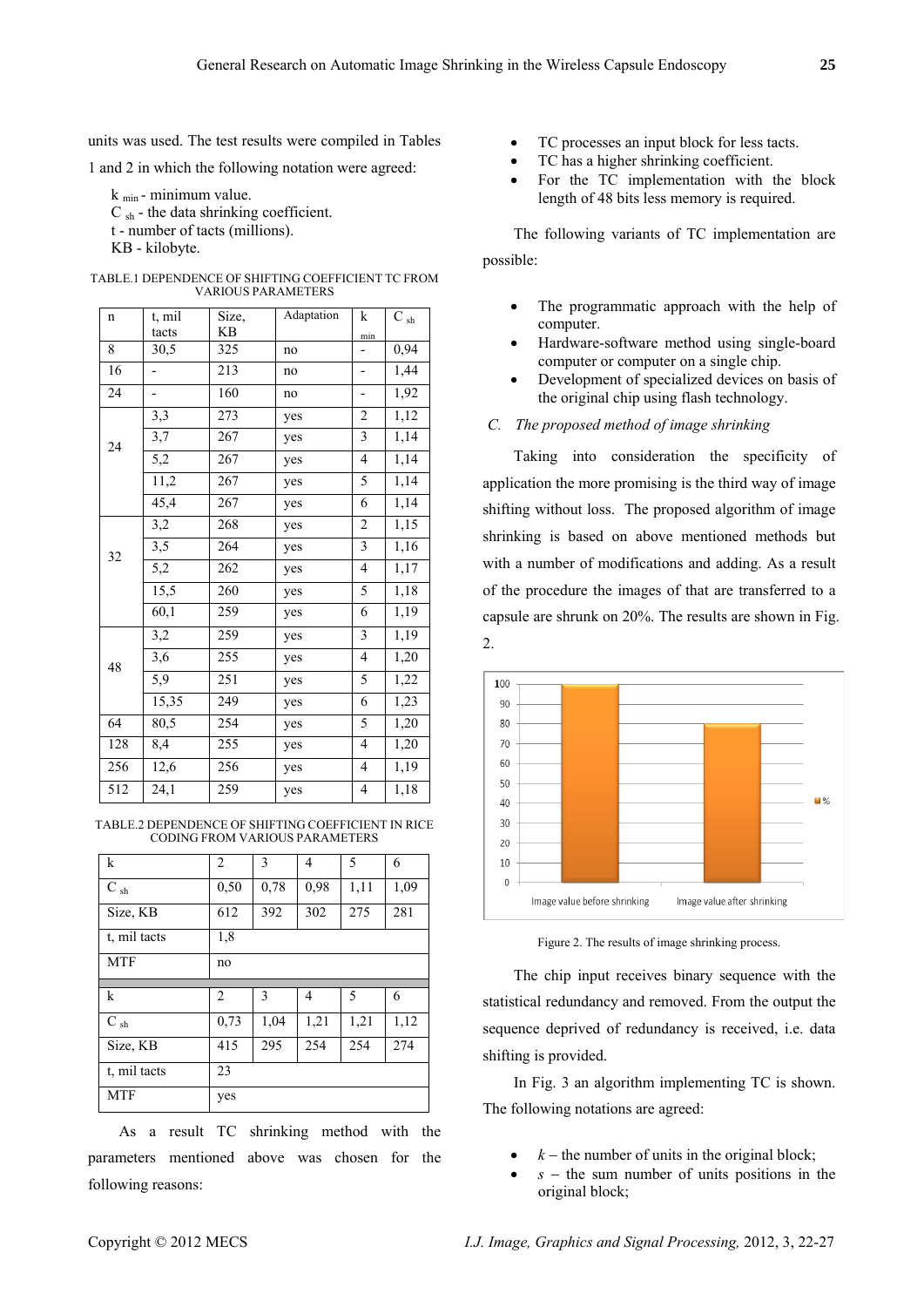- $b -$  the number of each particular code combination for fixed values of *k* and *s*;
- *N, K, S the service parameters for the <i>b*number calculation by the formula (2).
- $r(n, k, s)$  the number of binary combinations with *k* units and the sum of their position *s* in the *n* - bit block;
- $A(I)$  the one-dimensional array of bits of the analyzed input word;
- $I$  the current service index of units positions numbers.



Figure. 3. Encoding algorithm.

The n value is considered to be given specified. It is the block length into which the original sequence of binary symbols is divided (block A1).

I is the number of processed n-block; k is current value of the number of units in the block; S is the sum of the numbers of their positions; b is the number calculated by the formula  $(2)$ ; A  $(I)$  is the contents of the I<sup>th</sup> bit of n-block.

In blocks A2, A3, A4, A5 codeword parameters have initial values.

From the output of the channel the binary data are received. In block A6 the following bit of the sequence is transmitted. In block A7 the value of I is incremented by the unit.

In block A8 it is determined whether contents of the  $I<sup>th</sup>$  bit of n-block is equal to unit. If "Yes" the corresponding items of formula (2) are calculated in the codeword (blocks A9, B1, 2, 3). In block B4 the calculated item is added to the current value of the number b.

If in block A8 it turns out that the contents of the  $I<sup>th</sup>$ bit of n-block is equal to zero the process moves to block B5. It is revealed if all bits of n-block are checked. If "No" the process moves to block A6. If "Yes" in block B6 the sum of units' positions of the original block is modified. The original value of S is replaced by its number.

In block B7 the coefficient needed to determine the number of bits required for the transmitted codeword number is calculated. In block B8 a generated codeword is provided. If the channel continues to receive data the process moves to block A2.

## **IV. CONCLUSION**

The wireless capsule endoscopy still faces the problem of image shrinking inside the capsule in order to get more data for analysis without increasing the size of the device.

The suggested method shrinks images received from an endoscopic capsule on 20% without any loss. The method is based on the research of existing methods of image shrinking advantages of which are used in proposed algorithm.

This method is complied with all the technical requirements made by the wireless capsule endoscope.

The shrinking of the transmitted information will increase image acquisition frequency reducing energy consumption. As a result endoscopic capsule may work for a longer period of time.

The proposed method of automatic image shrinking in the wireless capsule endoscopy will be